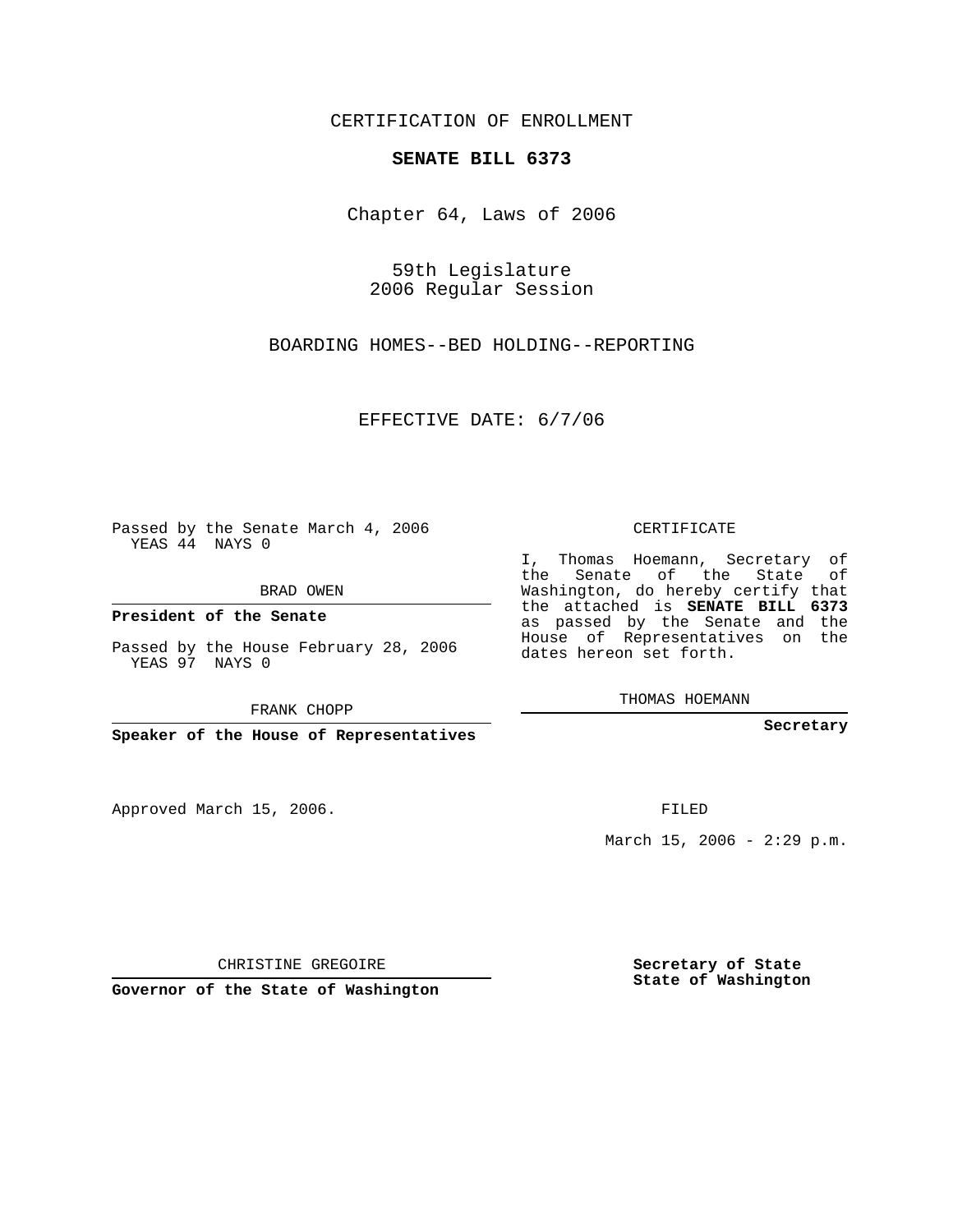## **SENATE BILL 6373** \_\_\_\_\_\_\_\_\_\_\_\_\_\_\_\_\_\_\_\_\_\_\_\_\_\_\_\_\_\_\_\_\_\_\_\_\_\_\_\_\_\_\_\_\_

\_\_\_\_\_\_\_\_\_\_\_\_\_\_\_\_\_\_\_\_\_\_\_\_\_\_\_\_\_\_\_\_\_\_\_\_\_\_\_\_\_\_\_\_\_

## AS AMENDED BY THE HOUSE

Passed Legislature - 2006 Regular Session

**State of Washington 59th Legislature 2006 Regular Session By** Senators Keiser, Deccio, Zarelli and Spanel

Read first time 01/11/2006. Referred to Committee on Health & Long-Term Care.

 AN ACT Relating to reporting to the legislature of holding a boarding home medicaid eligible resident's room or unit; and amending RCW 18.20.290.

BE IT ENACTED BY THE LEGISLATURE OF THE STATE OF WASHINGTON:

 **Sec. 1.** RCW 18.20.290 and 2004 c 142 s 13 are each amended to read as follows:

 (1) When a boarding home contracts with the department to provide adult residential care services, enhanced adult residential care services, or assisted living services under chapter 74.39A RCW, the boarding home must hold a medicaid eligible resident's room or unit when short-term care is needed in a nursing home or hospital, the resident is likely to return to the boarding home, and payment is made under subsection (2) of this section.

 (2) The medicaid resident's bed or unit shall be held for up to twenty days. The per day bed or unit hold compensation amount shall be seventy percent of the daily rate paid for the first seven days the bed or unit is held for the resident who needs short-term nursing home care or hospitalization. The rate for the eighth through the twentieth day